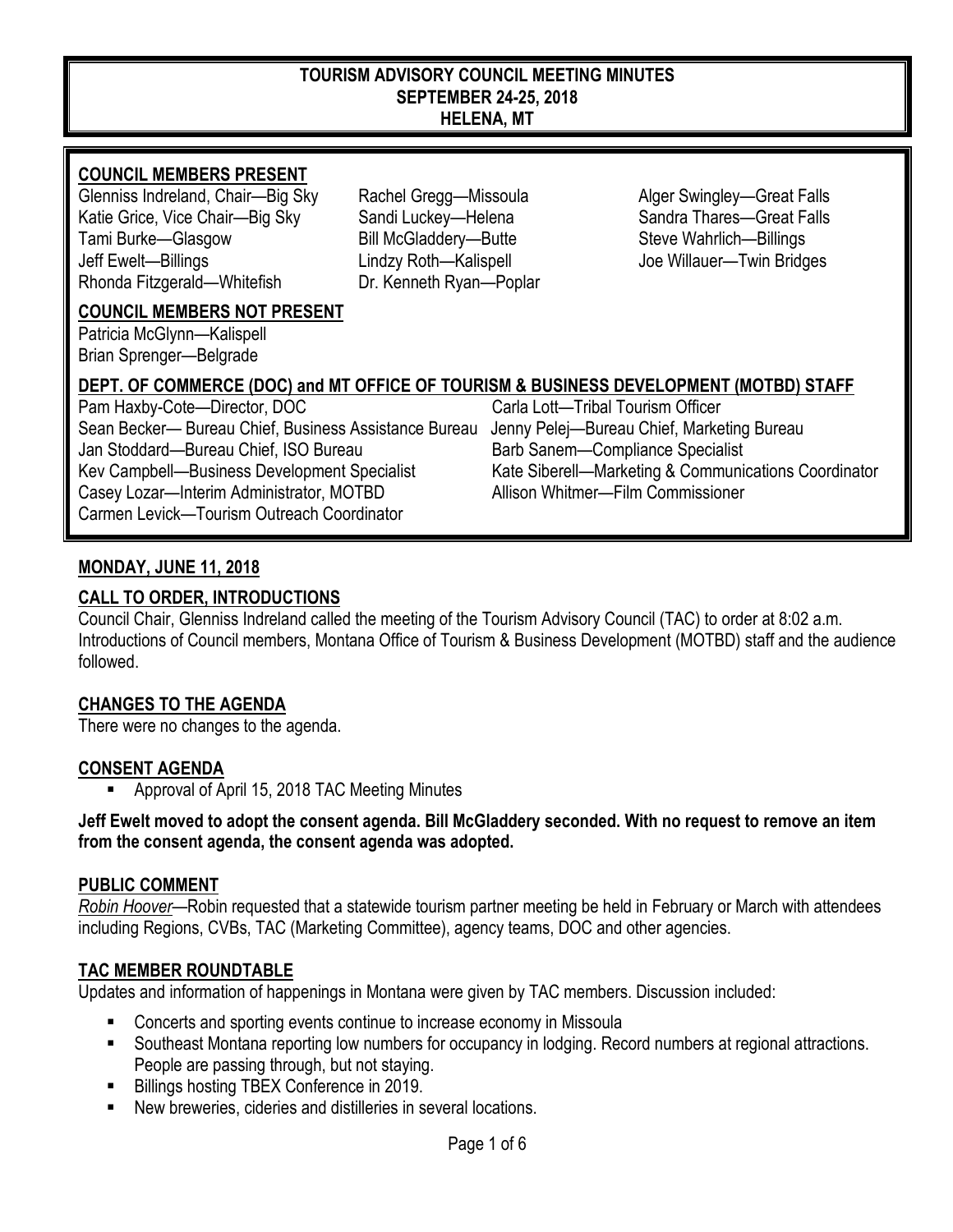- Bicycle tourism increasing in many areas across the state.
- Big Sky booming with growing number of events and new lodging underway.
- Air service continues to grow with new flights to major cities and several airport expansion projects.
- Outdoor recreation business seeing increase in bookings with guides and outfitters
- Calvert Hotel in Lewistown recently purchased and reopened.
- New lodging and downtown business growing in Great Falls.
- **Tribal and cultural updates on Pow Wows and other cultural events and projects.**
- Summer festival season was successful in Butte.
- Construction is booming in downtown Bozeman. New lodging, grocery, breweries, etc.
- Sustainable tourism master plan for Whitefish in the works.
- **Affordable housing challenges for seasonal workers.**
- Grooming for cross country skiing trails.
- Fire season was detrimental to several areas in Montana.

# **COMMITTEE REPORTS BY RESPECTIVE CHAIRS**

### **Executive Committee**—Glenniss Indreland, Chair

Glenniss gave a recap of the TAC Retreat which was held on Sunday, September 23. Items of discussion included TAC new member orientation and overview of rules and regulations, strategic planning, TAC committee structure and the upcoming legislation.

# **Marketing Committee Updates**—Katie Grice, Chair

Katie said that the review of the Rules & Regulations is still underway, and she hopes to have more updates and recommendations for changes to report soon.

Katie announced some awards for the tourism Regions and CVBs for the June 2018 marketing plan presentations. She thanked everyone for their efforts to showcase the work they do. She also stated that she is reviewing the survey results from the June 2018 meeting and will consider suggestions for improving the presentation format and requirements for the Region/CVB marketing plan presentations moving forward.

The winners were:

- Excellent use of measurable goals—Lauren Barrett, Gardiner CVB
- Creative budget one sheet—Barb Neilan, Destination Missoula
- Excellent use of photography—Gayle Fisher, Central MT
- Creative event and festival communications—Maria Pochervina, Butte CVB
- Throwing a great event—Mike Mergenthaler, Helena CVB

# *Audits & Updates to Region/CVB Marketing Plan Budgets*

The Marketing Committee recommended final approval for the following audits and marketing plan budget changes:

*Central Montana*—**Steve Wahrlich moved to approve the FY18 Central Montana audit as submitted with \$0.58 remaining in uncommitted tax funds on hand. Lindzy Roth seconded. Motion passed.** 

**Rhonda Fitzgerald moved to approve Central Montana's request to increase the FY19 budget \$84,044 using uncommitted audit funds changing Central Montana's budget from \$382,919 to \$466,963. Steve Wahrlich seconded. Motion passed.** 

*Missouri River Country*—**Joe Willauer moved to approve the FY18 Missouri River Country audit as submitted with \$0.77 remaining in uncommitted tax funds on hand. Lindzy Roth seconded. Motion passed.**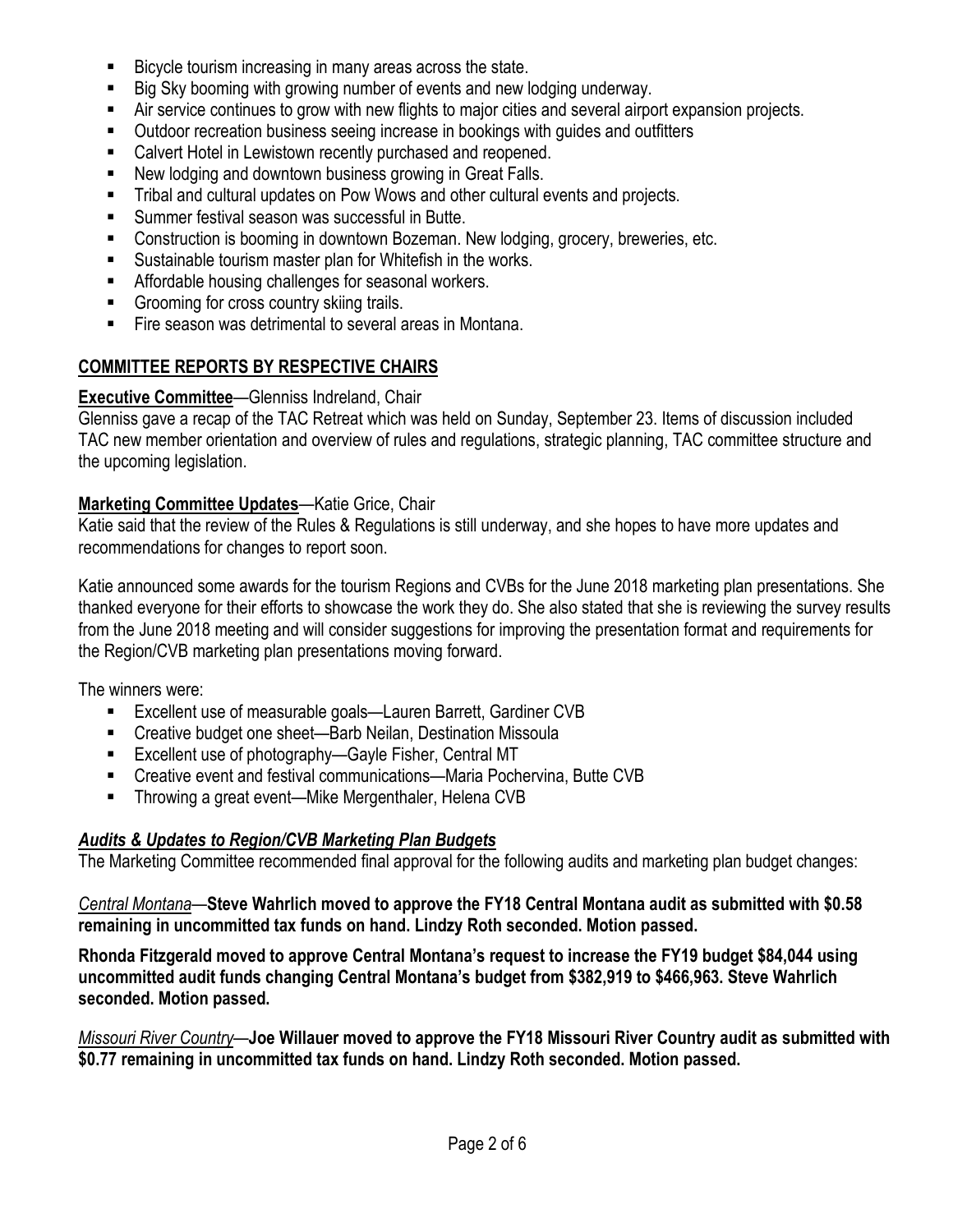**Steve Wahrlich moved to approve Missouri River Country's request to increase the FY19 budget \$53,194 using of \$52,398 of uncommitted from audit funds and \$796 of available rollover at Commerce funds changing Missouri River Country's budget from \$168,927 to \$222,121. Jeff Ewelt seconded. Motion passed.**

*Southeast Montana*—**Glenniss Indreland moved to approve the FY18 Southeast Montana audit as submitted with \$315.64 remaining in uncommitted tax funds on hand. Tami Burke seconded. Motion passed.**

**Glenniss Indreland moved to approve Southeast Montana's request to increase the FY19 budget \$41,000 using uncommitted from audit funds. Southeast Montana's budget will increase from \$595,000 to \$636,000. Tami Burke seconded. Motion passed.** 

*Southwest Montana*—**Steve Wahrlich moved to approve the FY18 Southwest Montana audit as submitted with \$19.11 remaining in uncommitted tax funds on hand. Bill McGladdery seconded. Motion passed.**

**Steve Wahrlich moved to approve Southwest Montana's request to increase the FY19 budget \$28,200 using \$10,200 of uncommitted from audit funds and \$18,000 of available rollover at Commerce funds. Southwest Montana's budget will increase from \$467,022 to \$495,222. Lindzy Roth seconded. Motion passed.**

*Yellowstone Country*—**Joe Willauer moved to approve the FY18 Yellowstone Country audit as submitted with \$599.79 remaining in uncommitted tax funds on hand. Tami Burke seconded. Motion passed.**

**Bill McGladdery moved to approve Yellowstone Country's request to increase the FY19 budget \$222,453 using \$109,000 of uncommitted from audit funds and \$113,453 of available rollover at Commerce funds. Yellowstone Country's budget will increase from \$1,557,000 to \$1,779,453. Tami Burke seconded. Motion passed.** 

*Belgrade CVB*—**Tami Burke moved to approve the FY18 Belgrade CVB audit as submitted with \$19.97 remaining in uncommitted tax funds on hand. Steve Wahrlich seconded. Motion passed.** 

**Rhonda Fitzgerald moved to approve the Belgrade CVB's request to increase the FY19 budget \$7,000 using uncommitted from audit funds. Belgrade CVB's budget will increase from \$56,275 to \$63,275. Jeff Ewelt seconded. Motion passed.** 

*Big Sky CVB (Visit Big Sky)*—Big Sky CVB transitioned from Big Sky Chamber of Commerce to Visit Big Sky January 1, 2018. Audit period is for January 1, 2018 – June 30, 2018. The Big Sky Chamber of Commerce audit for July 1, 2017 – December 31, 2017 was reviewed and approved by the full Council at the April 2018 TAC meeting.

**Glenniss Indreland moved to approve the Big Sky CVB audit as submitted with \$0.61 remining in uncommitted tax funds on hand. Jeff Ewelt seconded. Motion passed.** 

**Bill McGladdery moved to approve the Big Sky CVB's request to increase the FY19 budget \$191,190 using \$10,110 committed to FY19 Marketing Plan, \$176,700 of uncommitted from audit funds and \$4,380 of available rollover at Commerce funds. Big Sky CVB's budget will increase from \$280,872 to \$472,062. Joe Willauer seconded. Motion passed.**

*Billings CVB*—**Steve Wahrlich moved to approve the FY18 Billings CVB audit as submitted with \$875.73 remaining in uncommitted tax funds on hand. Glenniss Indreland seconded. Motion passed.** 

**Rhonda Fitzgerald moved to approve the Billings CVB's request to increase the FY19 budget \$10,000 using uncommitted from audit funds. Billings CVB's budget will increase from \$351,184 to \$361,184. Lindzy Roth seconded. Motion passed.** 

*Gardiner CVB*—**Rhonda Fitzgerald moved to approve the FY18 Gardiner CVB audit as submitted with \$2.23 remaining in uncommitted tax funds on hand. Sandi Luckey seconded. Motion passed.**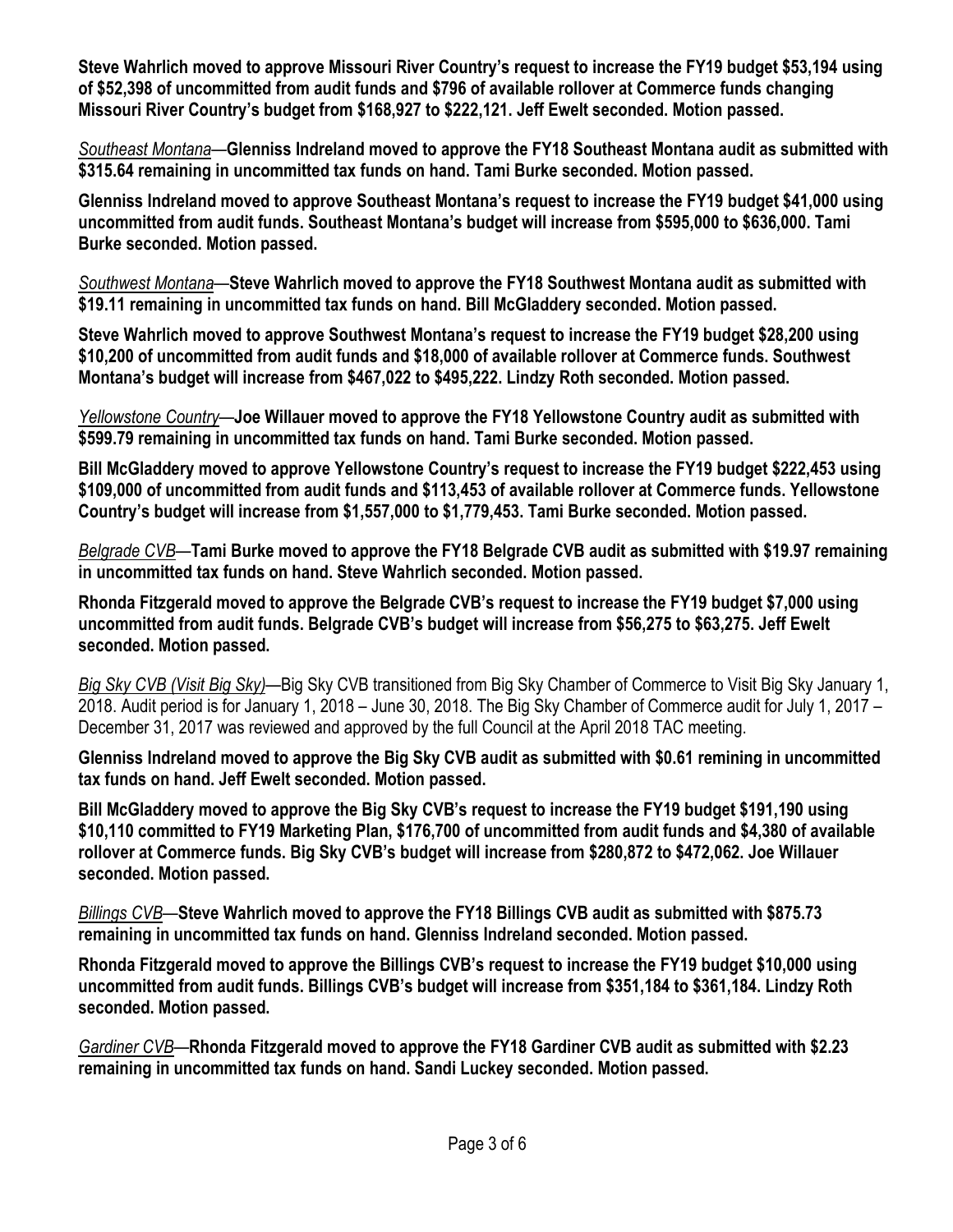**Glenniss Indreland moved to approve the Gardiner CVB's request to increase the FY19 budget \$23,006 using \$21,845 committed to FY19 Marketing Plan, \$957 uncommitted from audit funds and \$204 of available rollover at Commerce funds. Gardiner CVB's budget will increase from \$45,155 to \$68,161. Tami Burke seconded. Motion passed.** 

*Glendive CVB*—**Joe Willauer moved to approve the FY18 Glendive CVB audit as submitted with \$0.71 remaining in uncommitted tax funds on hand. Steve Wahrlich seconded. Motion passed.** 

**Glenniss Indreland moved to approve the Glendive CVB's request to increase the FY19 budget \$16,647 using uncommitted from audit funds. Glendive CVB's budget will increase from \$42,200 to \$58,847. Bill McGladdery seconded. Motion passed.**

*Great Falls CVB*—**Steve Wahrlich moved to approve the FY18 Great Falls CVB audit as submitted with \$0.09 remaining in uncommitted tax funds on hand. Kenneth Ryan seconded. Motion passed.** 

**Bill McGladdery moved to approve the Great Falls CVB's request to increase the FY19 budget \$46,249 using uncommitted from audit funds. Great Falls' CVB budget will increase from \$146,524 to \$192,773. Tami Burke seconded. Motion passed.** 

*Helena CVB*—**Bill McGladdery moved to approve the FY18 Helena CVB audit as submitted with \$0.83 remaining in uncommitted tax funds on hand. Joe Willauer seconded. Motion passed.**

**Glenniss Indreland moved to approve the Helena CVB's request to increase the FY19 budget \$37,930 using \$10,665 of uncommitted from audit funds and \$27,265 of available rollover at Commerce funds. Helena CVB's budget will increase from \$126,000 to \$163,930. Bill McGladdery seconded. Motion passed**.

*Missoula CVB*—**Steve Wahrlich moved to approve the FY18 Missoula CVB audit as submitted with \$9.13 remaining in uncommitted tax funds on hand. Lindzy Roth seconded. Motion passed.** 

**Steve Wahrlich moved to approve the Missoula CVB's request to increase the FY19 budget \$62,970 using uncommitted from audit funds. Missoula CVB's budget will increase from \$291,122 to \$354,092. Jeff Ewelt seconded. Motion passed.** 

*Red Lodge CVB*—**Steve Wahrlich moved to approve the FY18 Red Lodge CVB audit as submitted with \$29.12 remaining in uncommitted tax funds on hand. Bill McGladdery seconded. Motion passed.** 

**Jeff Ewelt moved to approve the Red Lodge CVB's request to increase the FY19 budget \$10,500 using \$10,167 Committed to FY19 Marketing, \$213 uncommitted from audit funds and \$120 of available rollover at Commerce funds. Red Lodge CVB's budget will increase from \$19,000 to \$30,000. Glenniss Indreland seconded. Motion passed.** 

*Sidney CVB*—**Kenneth Ryan moved to approve the FY18 Sidney CVB audit as submitted with \$0.55 remaining in uncommitted tax funds on hand. Lindzy Roth seconded. Motion passed.**

**Joe Willauer moved to approve the Sidney CVB's request to increase the FY19 budget \$20,345 using uncommitted from audit funds. Sidney CVB's budget will increase from \$52,475 to \$72,820. Alger Swingley seconded. Motion passed.**

*FY18 West Yellowstone CVB*—**Steve Wahrlich moved to approve the FY18 West Yellowstone CVB audit as submitted with \$0.70 remaining in uncommitted tax funds on hand. Rhonda Fitzgerald seconded. Motion passed.**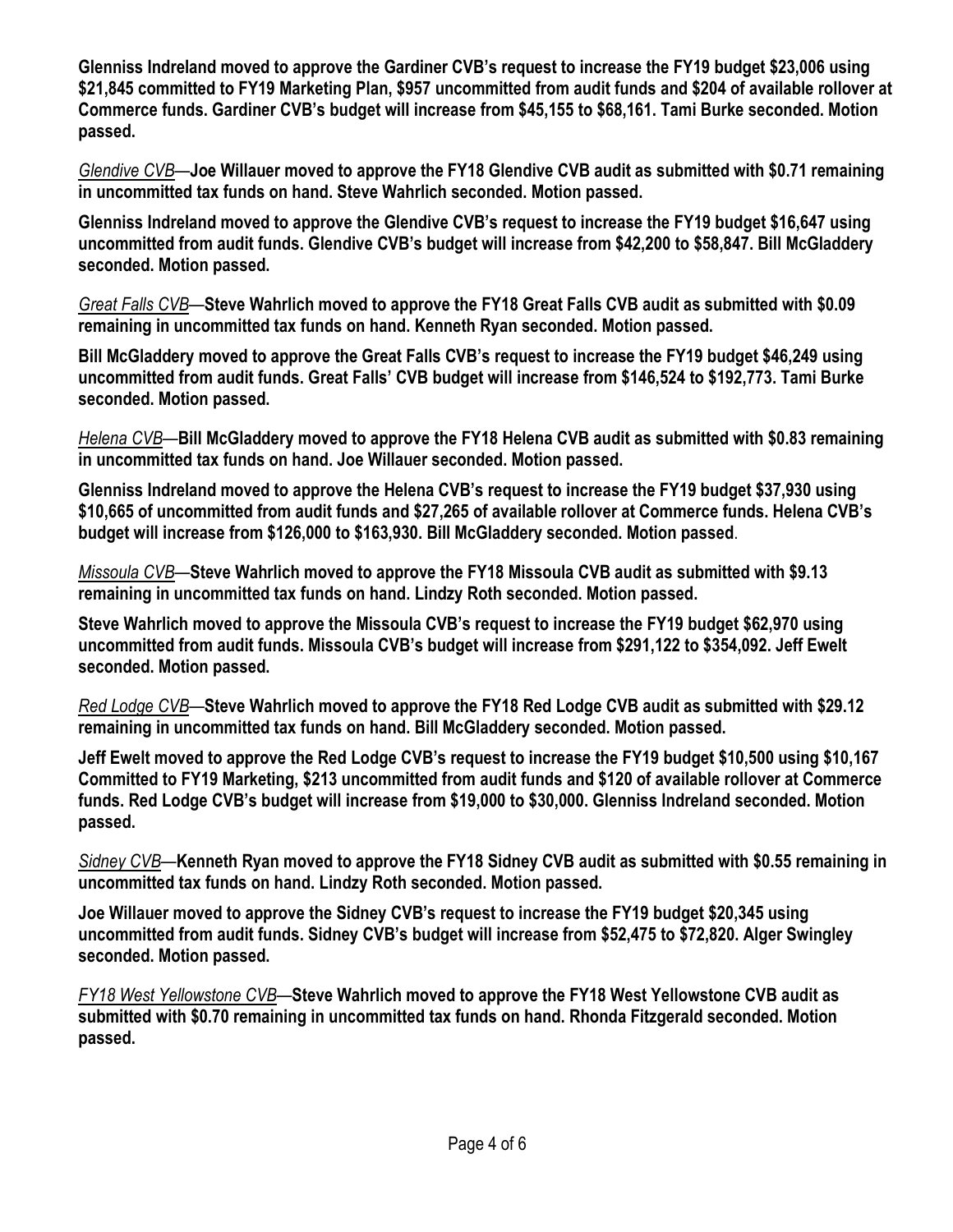**Glenniss Indreland moved to approve the West Yellowstone CVB's request to increase the FY19 budget \$145,947 using \$142,556 of uncommitted from audit funds and \$3,391 of available rollover at Commerce funds. West Yellowstone's FY19 budget will increase from \$342,000 to \$487,947. Alger Swingley seconded. Motion passed.** 

*Miles City CVB*—**Bill McGladdery moved to approve the FY18 Miles City audit with the stipulation that a formal letter from the TAC be sent to Executive Director John Laney and the CVB Board describing the importance of following all processes, Rules & Regulations. Steve Wahrlich seconded. Motion passed.** 

The Miles City CVB has \$552.31 remaining in uncommitted tax funds on hand and is not requesting a budget increase at this time.

# **Research Committee**—Rhonda Fitzgerald, Chair

Rhonda reported that in addition to the seven ongoing research projects, there were 37 new research project requests proposed for FY20. The Committee will discuss and rank the projects by importance. The selected projects will be reviewed by ITRR to analyze the method of research needed and an associated cost for each project. The Committee will make a recommendation for research projects to the full Council in February 2019. All research project information can be found at the ITRR website at [www.itrr.umt.edu.](http://www.itrr.umt.edu/)

# **ITRR UPDATE/NEW REPORTS**—Dr. Norma Nickerson, Director, ITRR

Norma reviewed several projects that are underway or coming up. They include survey kits for several events and communities across the state as well as niche projects such as motorcycle touring, alpine ski study, and Blackfeet cultural tourism and panel study on visitor needs to Indian Country . She also gave an overview of recent research reports published by ITRR. For more information, visi[t http://itrr.umt.edu/Publications/recent-findings.php.](http://itrr.umt.edu/Publications/recent-findings.php)

# **LEGISLATIVE UPDATES PANEL**—Jan Stoddard, Moderator

- Stuart Doggett—Montana Lodging and Hospitality Association (MLHA)
- Drew Geiger—Tourism Matters to Montana
- Dax Schieffer—Voices of Montana Tourism

The panelists gave an overview of the upcoming legislative session. They encouraged people to get involved in educating their legislators on the importance of tourism to Montana and the economic impact it brings.

# **GOVERNOR'S OFFICE OF OUTDOOR RECREATION UPDATE**—Rachel VandeVoort

Rachel showed a video that was produced to help with business recruitment to Montana that showcases the outdoor recreation opportunities Montana has to offer. You can view it here: [https://www.youtube.com/watch?v=N3WSfgdpJ-I.](https://www.youtube.com/watch?v=N3WSfgdpJ-I)

She said the five key areas of focus for her office are:

- Outdoor recreation industry—Goal is to enhance and grow the outdoor recreation industry through support and recruitment of outdoor recreations businesses.
- Outdoor recreation infrastructure and access—Important factors to the outdoor recreation industry by working with communities to identify outdoor recreation assets and infrastructure needs that support the outdoor recreation economy for visitors and residents alike.
- Stewardship & conservation—Facilitate public and private partnerships to help maintain infrastructure.
- Education & technical workforce training—Outdoor recreation apprenticeship program launching.
- Health & wellbeing—Defining the intersection between outdoor recreation and healthcare.

For more information on the Governor's Office out Outdoor Recreation, visit [https://business.mt.gov/Office-of-Outdoor-](https://business.mt.gov/Office-of-Outdoor-Recreation)[Recreation.](https://business.mt.gov/Office-of-Outdoor-Recreation)